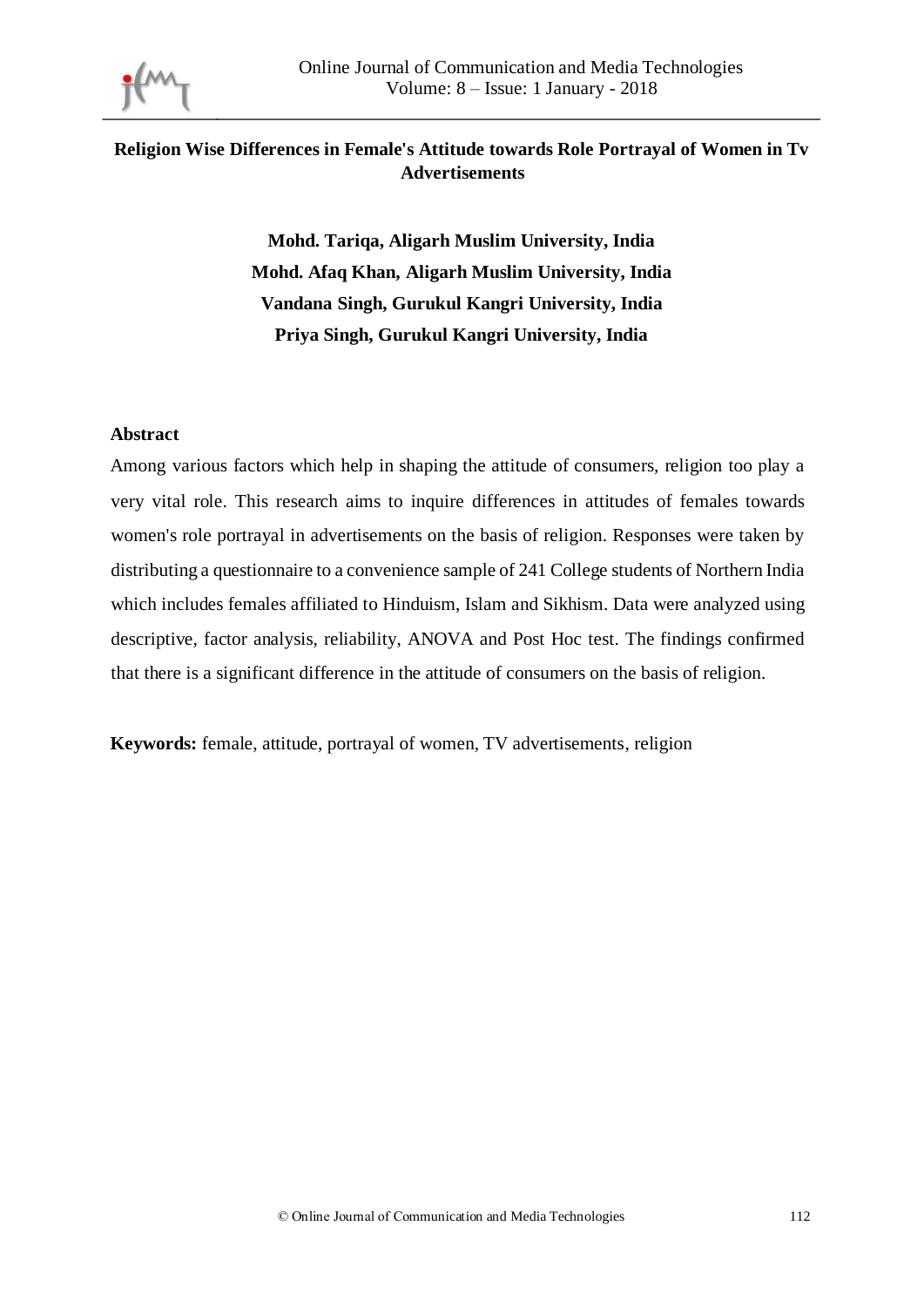

## **Introduction**

To better fulfil the needs of society marketers segmented it on the basis of different demographic factors like gender, age, income, religion etc. In previous researches a significant difference is found in the attitude of consumers on the basis of such factors (Boush, Friestad, & Rose, 1994; Shavitt, Lowrey, & Haefner, 1998; Srivastava, 2010; Wang, Zhang, Choi, & D'Eredita, 2002). Due to presence of such differences every segment of the society cannot be targeted in a same manner. Companies communicate and persuade their customers by the use of advertising. Advertising helps companies in selling their products, to educate the customers, to raise the economy and standard of living. A study by Zanot (1984) in America stated that the period of around 20 years, from 1930s to 1950s, claimed favourable attitude of consumers towards advertising. But the unfavourable attitude towards advertising was first noticed by the pioneering study of Bauer and Greyser (1968). Since then many other studies also reported unfavourable attitude of consumers towards advertising (Boush *et al*., 1994; Michell & Al-Mosawwi, 1995; Shavitt *et al*., 1998; Srivastava, 2010). The reason due to which advertising was considered unfavourable includes falsity, illicit content, materialism, etc. There is an issue regarding role portrayal of women in advertising which is widely discussed by the researchers (Belkaoui & Belkaoui, 1976; Courtney & Lockeretz, 1971; D'Amico & Hummel, 1980; DeYoung & Crane, 1992; Dominick & Rauch, 1972; Ferrante, Haynes, & Kingsley, 1988; Ford & La Tour, 1993; Jaffe, 1994; Kerin *et al*., 1979; La Tour, 1990; Leigh, Rethans, & Reichenbach Whitney, 1987; Loudon & Delia Bitta, 1988; Lundstrom & Sciglimpaglia, 1977; Lysonski, 1983; Mays & Brady, 1990; Roberts & Koggan, 1977; Schneider & Schneider, 1979; Sexton & Haberman, 1974; Soley & Kurzbard, 1986; Soley & Reid, 1988; Wagner & Banos, 1973; Weiss, 1972; Whipple & Courtney, 1985; Venkatesan & Losco, 1975). The features regarding role of women in advertising which made this issue very serious and offensive includes the adoration of violence against women, depiction of women as sex object or objectifying the women by using it unnecessarily, portraying her lesser to men in rank and in many other ways. Advertisers continued committing the fault by erroneously portraying women in society (Ferrante *et al*., 1988). On the contrary, the research of Jaffe (1994) focused on women's response to female portrayals that are almost in accord with established roles, relationships, and situations in society.

It has been well discussed over the past decades that advertisers could not present an authentic view of women and their roles in society. This issue of unauthentic and unnecessary portrayal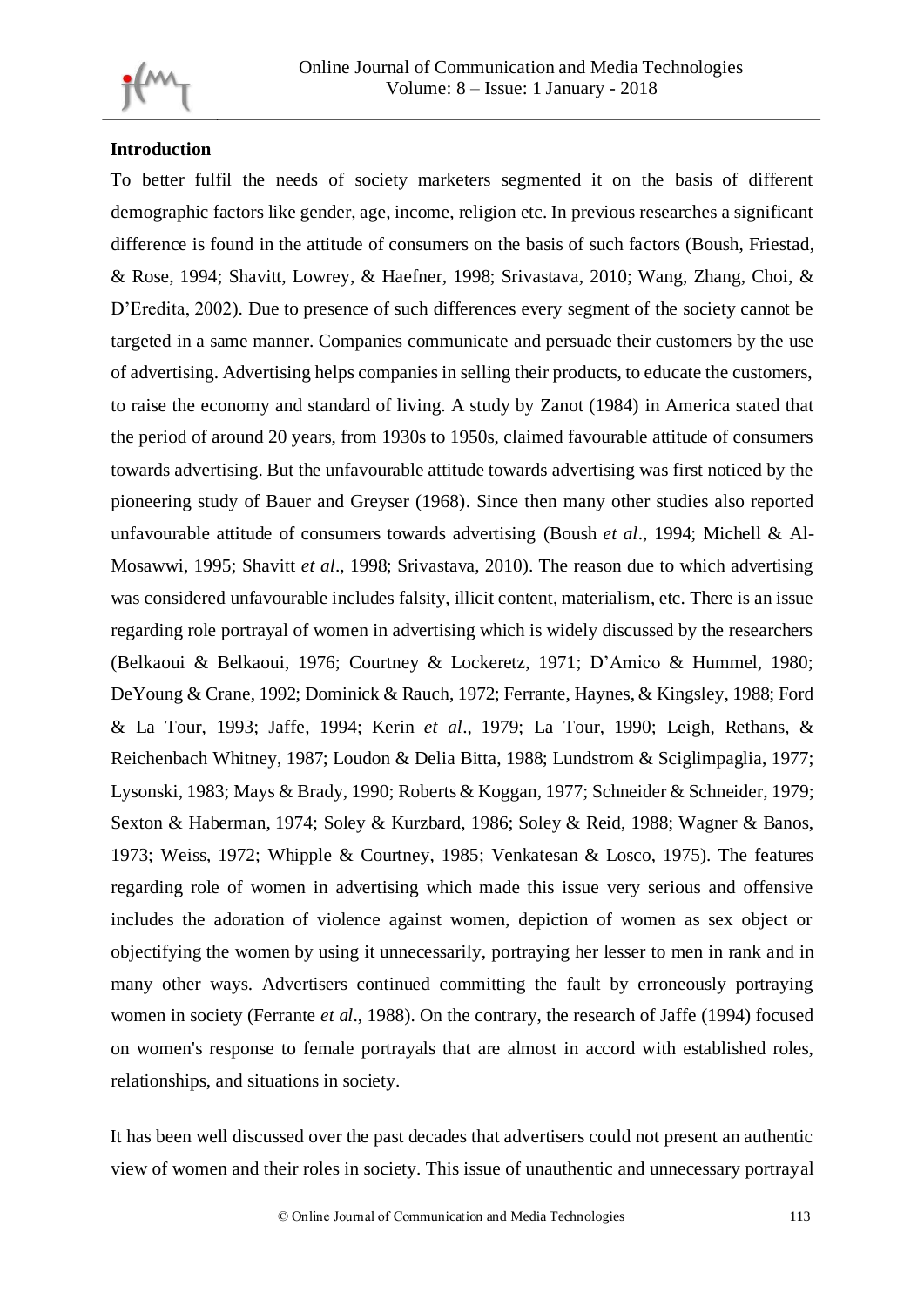

of women in advertising still prevails in the society. Progressively, women are adopting a wider role in society. The rising number of women working in different organizations is emerging as a stronger group, which can go for boycotts in case of any sort of injustice to them. So, it is not good for the advertisers to neglect the sentiments of the female class of the society. Everyone should take care of such issues which can be troublesome for women, otherwise it may induce negative attitude of females towards the source of that cause, i.e., advertiser's company or products. Now the question arises that whether the population of female class is having same attitude across different regions, ages, races, religions, etc.? Some studies regarding portrayal of women have been done on the basis of different women groups (Ford & La Tour, 1993). On the basis of demographic variables some differences are found in perceptions of these portrayals (Bartos, 1982; Leigh *et al*., 1987; Lundstrom & Sciglimpaglia, 1977; Venkatesh, 1980). Whether the reason of differences in attitude is education or age or particularly, it may be religion. Bailey and Sood (1993) emphasized the importance of religion due to its role in shaping the attitude and values. So, no such study regarding difference in female's attitude towards role portrayal of women in advertising on the basis of religion is seen by the researcher. Whereas the discussion over whether or not advertisers portray women authentically goes on, the main concern is how women affiliated with different religion feel about the portrayal of women in advertising. Do females of different religions consider that advertisers portray female in authentic ways or do they consider they are portrayed in wrong manner, i.e., as sex objects or inferior to men?

#### **Literature Review**

For some years, the studies regarding attitude towards the role portrayal of women in advertisements are being given special attention (DeYoung & Crane, 1992; Dominick & Rauch, 1972; Ford, Voli, Honeycutt Jr, & Casey, 1998; Lin, 2008; Lundstrom & Sciglimpaglia, 1977; Lysonski, 1983; Royo-Vela, Aldás-Manzano, Küster-Boluda, & Vila-Lopez, 2007; Soley & Kurzbard, 1986; Wolin, 2003).

In his research Wortzel and Frisbie (1974) suggested that women are both sensible and reasonably balanced in their preferences with respect to role portrayals in advertising. Rossi and Rossi (1985) suggested persistent care to avoid negative attitude towards advertising due to undesirable portrayal of gender specific.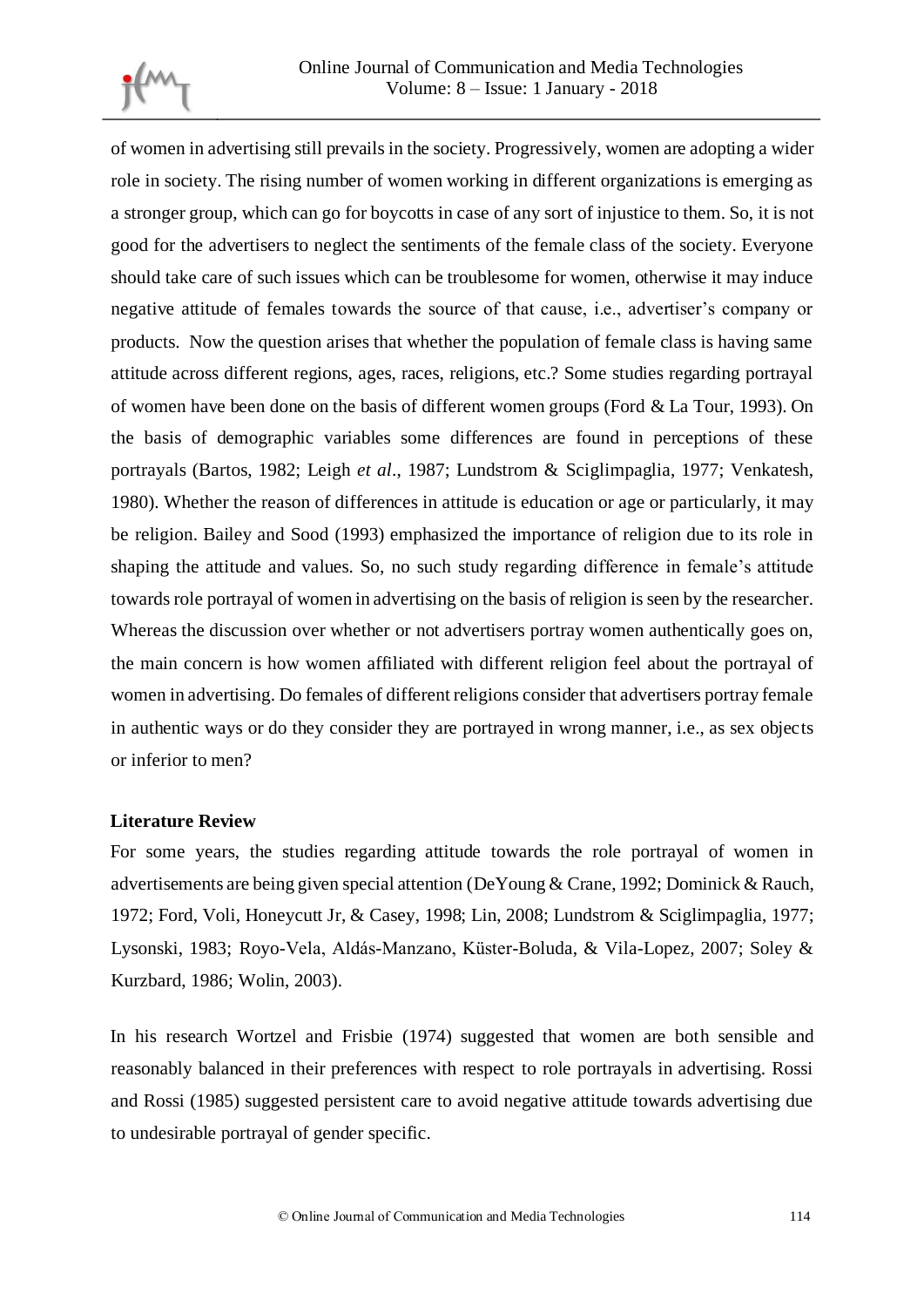

In the researches before 1971, portrayal of women in advertising is found genuine and modern by some researchers (Belkaoui & Belkaoui, 1976; Venkatesan & Losco, 1975). After going through studies regarding role portrayal of women in advertising, Whipple and Courtney (1985) suggested that contemporary and progressive role portrayal of women in advertising would be more effective as compared to traditional one. The study of Ford and LaTour (1993) also confirmed the findings. In order to check whether the depiction of women in advertisements by the advertisers is genuine and exact, content analysis of the advertisements is done by lots of researchers over the past few decades (Courtney & Lockeretz, 1971; Ford *et al.* 1998; Royo-Vela *et al.,* 2007; Sexton & Haberman, 1974; Wagner & Banos, 1973). Female stereotyping regarding their role in advertising remained in the society for later years (LaTour, Pitts, & Snook-Luther, 1990; Loudon & Delia Bitta, 1988; Roberts & Koggan, 1975; Royo-Vela *et al.,*  2007; Soley & Reid, 1988). Ford *et al.* (1998) found in their Japanese study that women were stereotypically portrayed in ads as being more related with physical attractiveness than men, as being younger than men, and as product users and presenters more often than men, and less frequently portrayed as product authorities than men. They also found women in decorative and in home settings rather than in occupational and sporting settings.

The results of the research by Courtney and Lockeretz (1971) confirmed that women have been portrayed as not sound in decision making, as sex objects, dependent on men, or as homemaker. After going through exhaustive review of several empirical studies Roberts and Koggan (1977) concluded that sex role stereotype was still prevailing in society and no sign of reduction was noticed upto then. Soley and Reid (1988) revealed that the stereotypical depiction of women continued to live on in the 1980s. Lipovenka (1985) reported in his content analysis based study that sex-stereotyping of women in advertising is still persisting in Canada.Some remarkable progresses regarding attitude towards portrayal of women in advertising are perceived (Lundstrom & Sciglimpaglia, 1977; Schneider & Schneider, 1979).

On the basis of demographics different studies regarding attitude towards role portrayal of women in ads has been done (Bartos, 1982; Lundstrom & Sciglimpaglia, 1977; Venkatesh, 1980). Roberts and Koggan's (1977) research suggested the demographic variables or the product itself as main basis for attitudes toward the portrayal of women in advertising.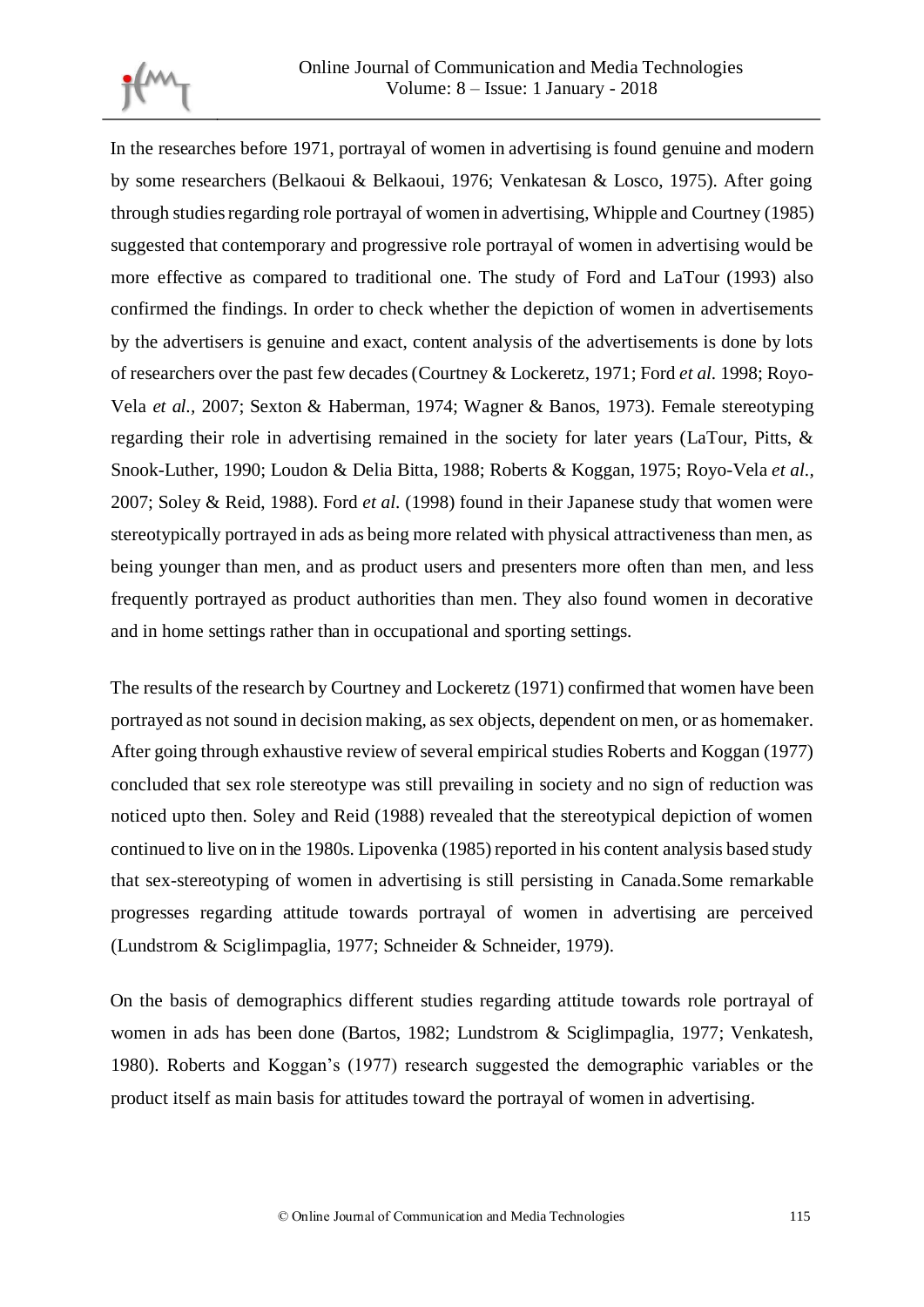Religion too performs a significant role amongst those factors which contributes in the formation of attitude and values (Bailey & Sood, 1993). It is considered as a main determinant of attitude (Waller, Fam, & Erdogan, 2005). It also helps in determining the attitude, lifestyle, consumption pattern and choice of products (Digout & Tayeh, 2015). So, this study aims to identify that whether the attitude towards the role portrayal women in advertising of females with different religious affiliations varies or not.

## **Research Methodology**

The researchers conducted a survey to collect the data using a structured questionnaire adopted from Lundstrom and Sciglimpaglia (1977). A few questions were modified by the researchers to match the objectives of the research and the target respondents. The questionnaire was divided into 2 sections. The statements in the first section of the questionnaire were based on a five-point Likert scale and were intended to measure female's attitude towards women's roleportrayal in advertisements. The second section of the questionnaire was meant for collecting the demographic data (i.e. age, educational qualifications and religion) of the respondents. The sample for this study was chosen through a non-probability convenience sampling design. The targeted population for the study were the students from two different states of Northern India, i.e., Jalandhar, Punjab and Aligarh, Uttar Pradesh.

A total of 300 responses were collected out of which only 241 were found usable for the purpose of analysis. The collected data were statistically analysed and interpreted using the statistical software SPSS 20.0. The data obtained were analysed by performing reliability test, factor analysis, Analysis of Variance (ANOVA) and Post Hoc test.

#### **Analysis and Results**

**Respondent Profile:** The survey was conducted on a sample consisting of all female respondents. Majority of the respondents (53.11%) fall in the age group of 20 years to 29 years followed by respondents in age group of below 20 years (40.66%). A majority of respondents were graduates and post-graduates (41.90% graduates and 34.45% postgraduates). The respondents were affiliated with different religions, i.e., Hindus- 32.78% Muslims- 28.22% and Sikhs- 39.00% (See **Table 1**).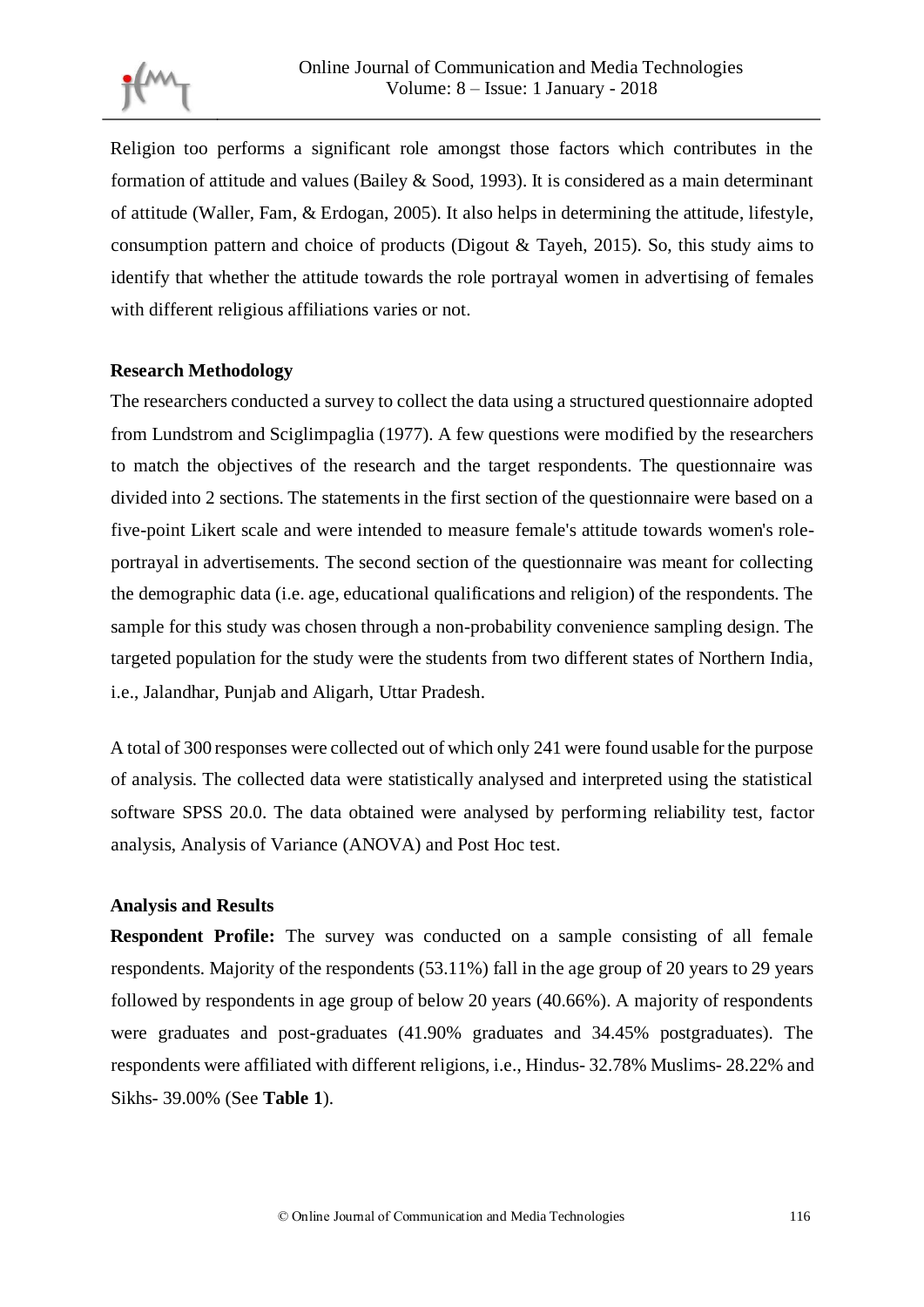

| Τ.                   | <b>Frequency</b> | Percentage % |
|----------------------|------------------|--------------|
| AGE (in years)       |                  |              |
| Under 20             | 98               | 40.66        |
| $20-29$              | 128              | 53.11        |
| 30-39                | 15               | 6.23         |
| <b>QUALIFICATION</b> |                  |              |
| <b>UG</b>            | 101              | 41.90        |
| PG                   | 83               | 34.45        |
| Ph. D.               | 57               | 23.65        |
| <b>RELIGION</b>      |                  |              |
| Hinduism             | 79               | 32.78        |
| Islam                | 68               | 28.22        |
| Sikhism              | 94               | 39.00        |

#### **Table 1:** Respondent Profile

In exploratory factor analysis, Principal component analysis is used as an extraction method while varimax is taken as a rotation method. The variables were grouped into two factors and all together account for 62% of the total variance. The Kaiser- Meyer- Olkin measure was found to be 0.67 which is considered satisfactory (Kaiser, 1974). Barlett's test of sphericity had a significant value of 0.000. Cronbach's alpha value is 0.773 which is satisfactory (Hair *et al*, 1998). The main results of the analysis are shown in **Table 2**:

#### **Table 2:** Factor Analysis

## **Rotated Component Matrix<sup>a</sup>**

|                                                                 | Component |      |
|-----------------------------------------------------------------|-----------|------|
|                                                                 |           |      |
| Portrayal of women in advertising is changing for the better.   | .857      |      |
| Ads accurately portray women in most of their daily activities. | .848      |      |
| Ads suggest that women make important decisions.                | .700      |      |
| Ads treat women mainly as 'sex objects'.                        |           | .797 |
| Portrayal of women in advertising to be offensive.              |           | .755 |
| Ads suggest that women are fundamentally dependent upon men.    |           | .666 |

(**Source:** Prepared by the researchers)

On the basis of variables loaded in each factor, the names of each factor are given. The statements loaded under factor 1 are related to positive attitude of females towards role portrayal of women in advertising while statements loaded under factor 2 are related to negative attitude of females towards role portrayal of women in advertising. So, entire attitude towards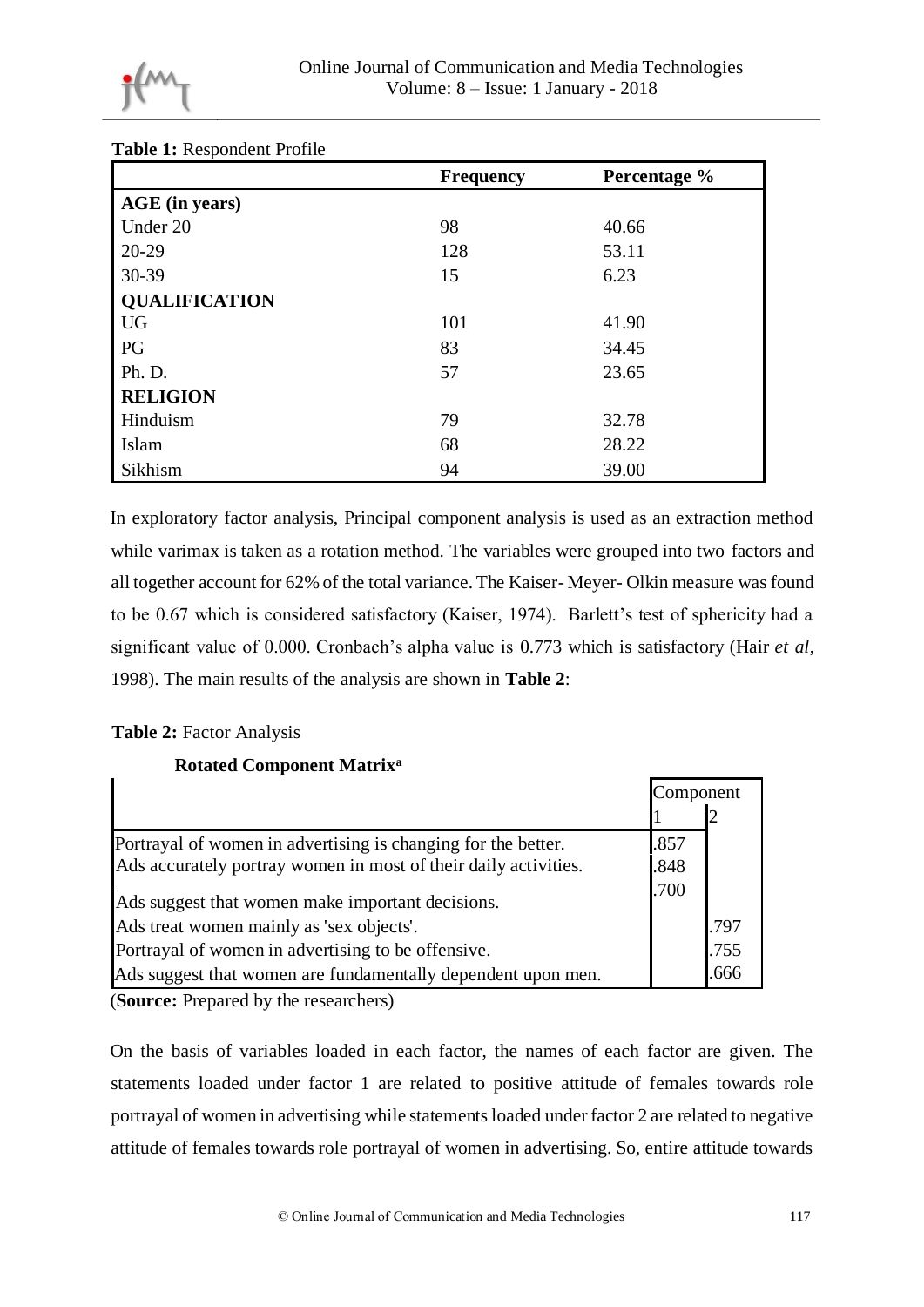role portrayal of women in advertising is divided into two categories, i.e., Positive role portrayal (PRP) and negative role portrayal (NRP). Overall role portrayal is denoted as ORP. The Cronbach's alpha values for the two factors, i.e., PRP and NRP are 0.724 and 0.571 respectively. The Cronbach's alpha value for ORP is 0.673 which is satisfactory (Hair *et al*, 1998).

To reach to a concrete conclusion, first ANOVA is run on PRP and NRP to find whether there is any significant difference amongst respondents of different religions. Further, Post hoc test is applied to specifically check which groups are significantly different with each other. The difference in female's attitude towards role portrayal of women in advertising amongst different religions is determined by using the ANOVA (Analysis of Variance). The results of the ANOVA are shown in the **Table 3**.

| Table 3: Religion-wise differences in positive attitude towards role portrayal of women in |  |
|--------------------------------------------------------------------------------------------|--|
| Advertising (PRP)                                                                          |  |

|                                                                   |          | N  | Sig.  |
|-------------------------------------------------------------------|----------|----|-------|
|                                                                   | Hinduism | 79 |       |
| Ads accurately portray women in most of                           | Islam    | 68 | 0.001 |
| their daily activities.*                                          | Sikhism  | 94 |       |
|                                                                   | Hinduism | 79 |       |
| Ads suggest that women make important                             | Islam    | 68 | 0.000 |
| decisions.*                                                       | Sikhism  | 94 |       |
| Portrayal of women in advertising is<br>changing for the better.* | Hinduism | 79 |       |
|                                                                   | Islam    | 68 | 0.000 |
|                                                                   | Sikhism  | 94 |       |

As shown in **Table 3**, a significant difference is found in attitude amongst the respondents of different religions. All the statements related to PRP, i.e., *'Ads accurately portray women in most of their daily activities', 'Ads suggest that women make important decisions'* and *'Portrayal of women in advertising is changing for the better'* have significant value less than 0.05, it means there is a significant difference in attitude amongst different religions. But, whether the difference lies among respondents of all religions or it is in between any two religions. This issue is dealt by using Post hoc test. As shown in **Table 4**, for *'Ads accurately portray women in most of their daily activities'* a significant difference is found between Hindu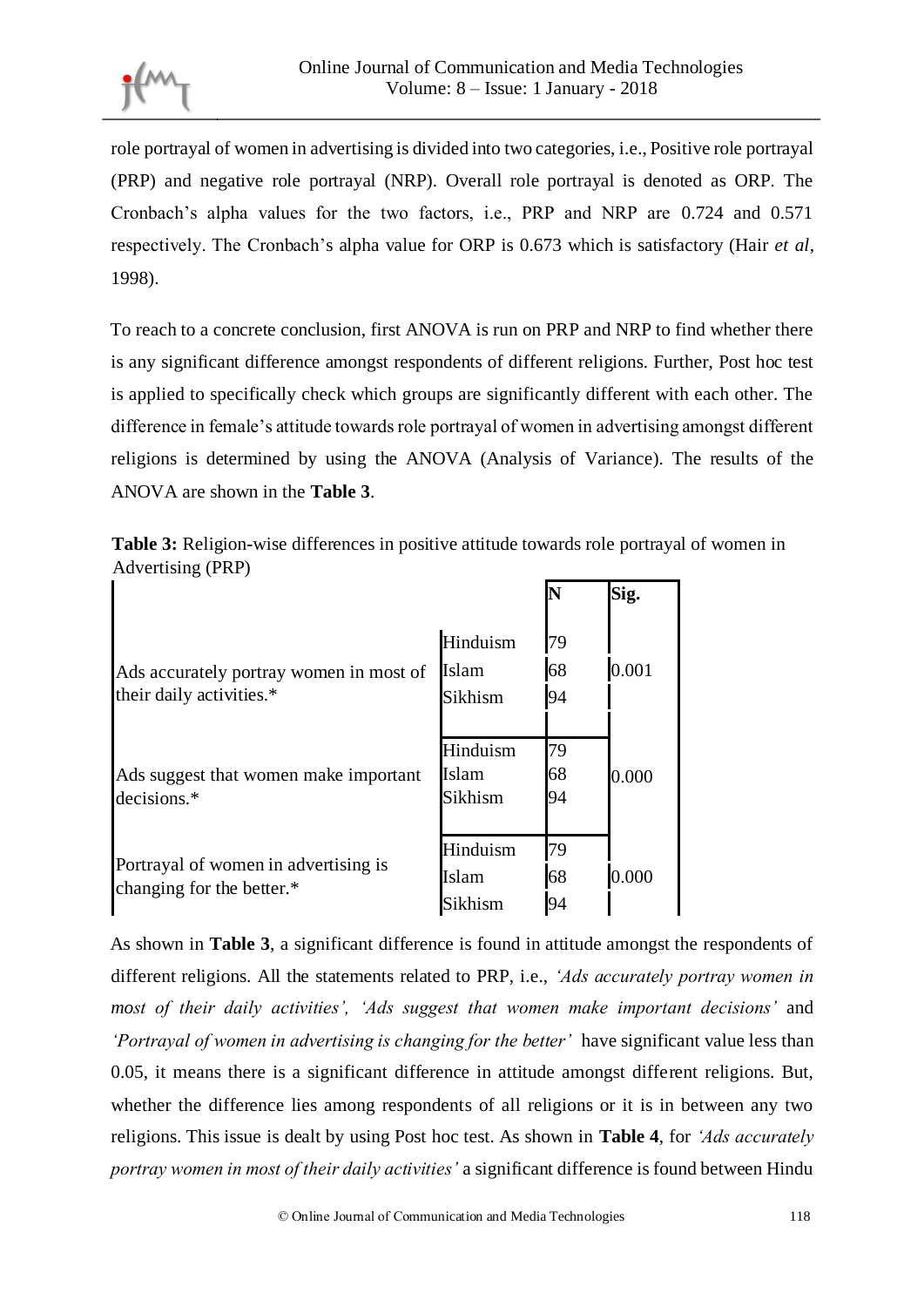and Muslim respondents and between Muslim and Sikh respondents while no significant difference is found in between Hindu and Sikh respondents. Similarly, for *'Ads suggest that women make important decisions'* and *'Portrayal of women in advertising is changing for the better'* a significant difference is found between Hindu and Sikh respondents and between Muslim and Sikh respondents while no significant difference is found in between Hindu and Muslim respondents (See **Table 3** and **Table 4**).

| <b>Statements</b>                                                  | (I) RELIGION | (J) RELIGION         |
|--------------------------------------------------------------------|--------------|----------------------|
|                                                                    |              | Islam*               |
| Ads accurately portray women in most of<br>their daily activities. | Hinduism     | Sikhism              |
|                                                                    |              | Hinduism*            |
|                                                                    | Islam        | Sikhism*             |
|                                                                    |              | Hinduism             |
|                                                                    | Sikhism      | Islam*               |
| Ads suggest that women make important                              | Hinduism     | Islam                |
| decisions.                                                         |              | Sikhism*             |
|                                                                    | Islam        | Hinduism<br>Sikhism* |
|                                                                    | Sikhism      | Hinduism*<br>Islam*  |
| Portrayal of women in advertising is<br>changing for the better.   | Hinduism     | Islam<br>Sikhism*    |
|                                                                    | Islam        | Hinduism<br>Sikhism* |
|                                                                    | Sikhism      | Hinduism*<br>Islam*  |

**Table 4:** Post Hoc Test Multiple Comparisons Tukey HSD

\*. The mean difference is significant at the 0.05 level.

As shown in **Table 5**, a significant difference is found in attitude amongst the respondents of different religions. All the statements related to NRP, i.e., *'Ads suggest that women are fundamentally dependent upon men', 'Ads treat women mainly as 'sex objects''* and *'Portrayal of women in advertising to be offensive'* have significant value less than 0.05, it means there is a significant difference in attitude amongst different religions. To check whether the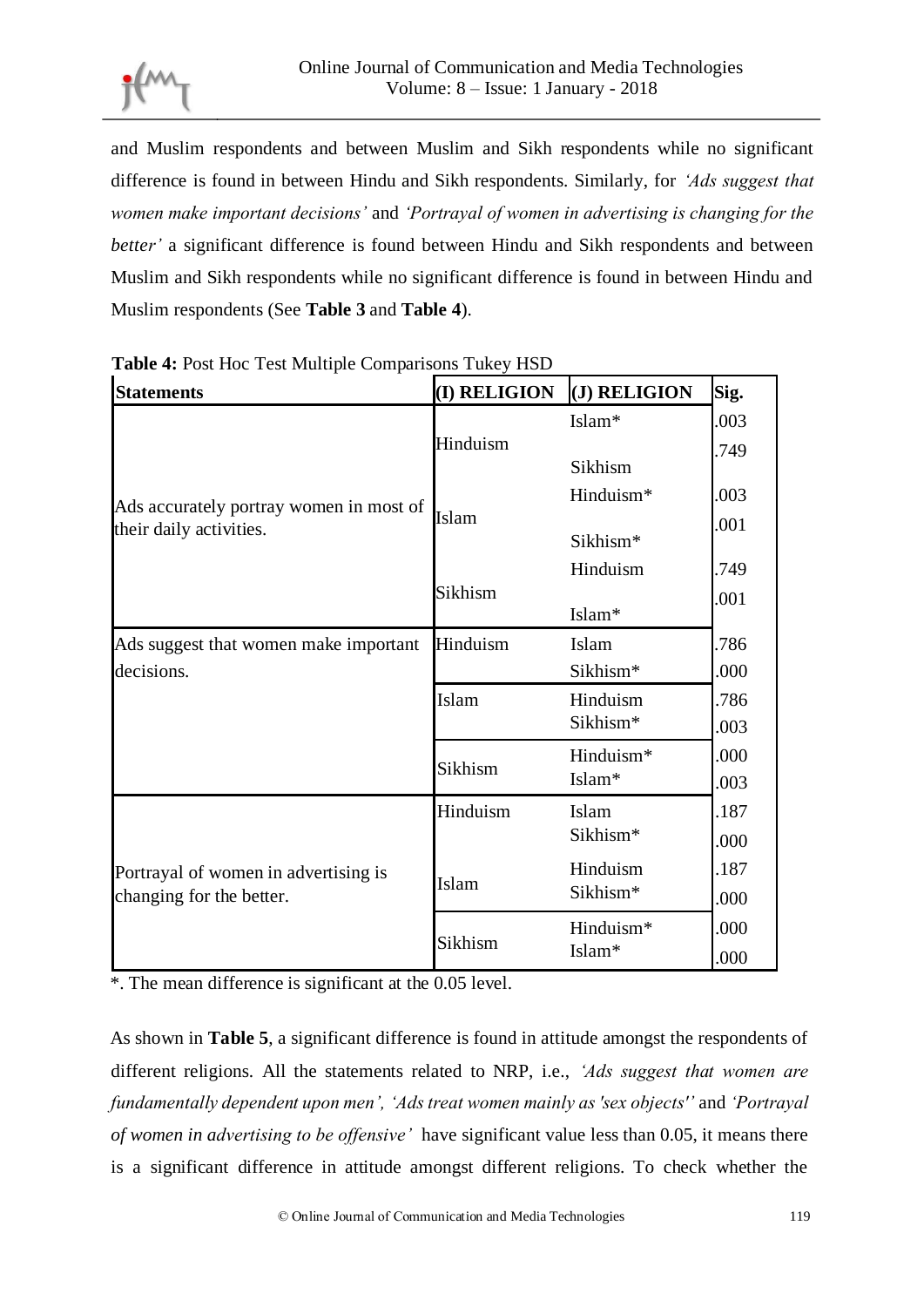

difference lies between two groups or amongst all groups, a Post hoc test is used. As shown in Table 6, for *'Ads suggest that women are fundamentally dependent upon men'* a significant difference is found between Hindu and Sikh respondents while no significant difference is found between Muslim and Sikh respondents and in between Hindu and Sikh respondents. Similarly, for *'Ads treat women mainly as 'sex objects''* a significant difference is found between Muslim and Sikh respondents only. While, for *'Portrayal of women in advertising to be offensive'* a significant difference is found amongst all three groups (See **Table 5** and **Table 6**).

**Table 5:** Religion-wise differences in negative attitude towards role portrayal of women in Advertising (NRP)

|                                                                  |          | N  | Sig.  |
|------------------------------------------------------------------|----------|----|-------|
|                                                                  |          |    |       |
|                                                                  | Hinduism | 79 |       |
| Ads suggest that women are fundamentally<br>dependent upon men.* | Islam    | 68 | 0.013 |
|                                                                  | Sikhism  | 94 |       |
|                                                                  |          |    |       |
|                                                                  | Hinduism | 79 |       |
| Ads treat women mainly as 'sex objects'.*                        | Islam    | 68 | 0.001 |
|                                                                  | Sikhism  | 94 |       |
|                                                                  | Hinduism | 79 |       |
| Portrayal of women in advertising to be<br>offensive.*           |          |    |       |
|                                                                  | Islam    | 68 | 0.000 |
|                                                                  | Sikhism  | 94 |       |
|                                                                  |          |    |       |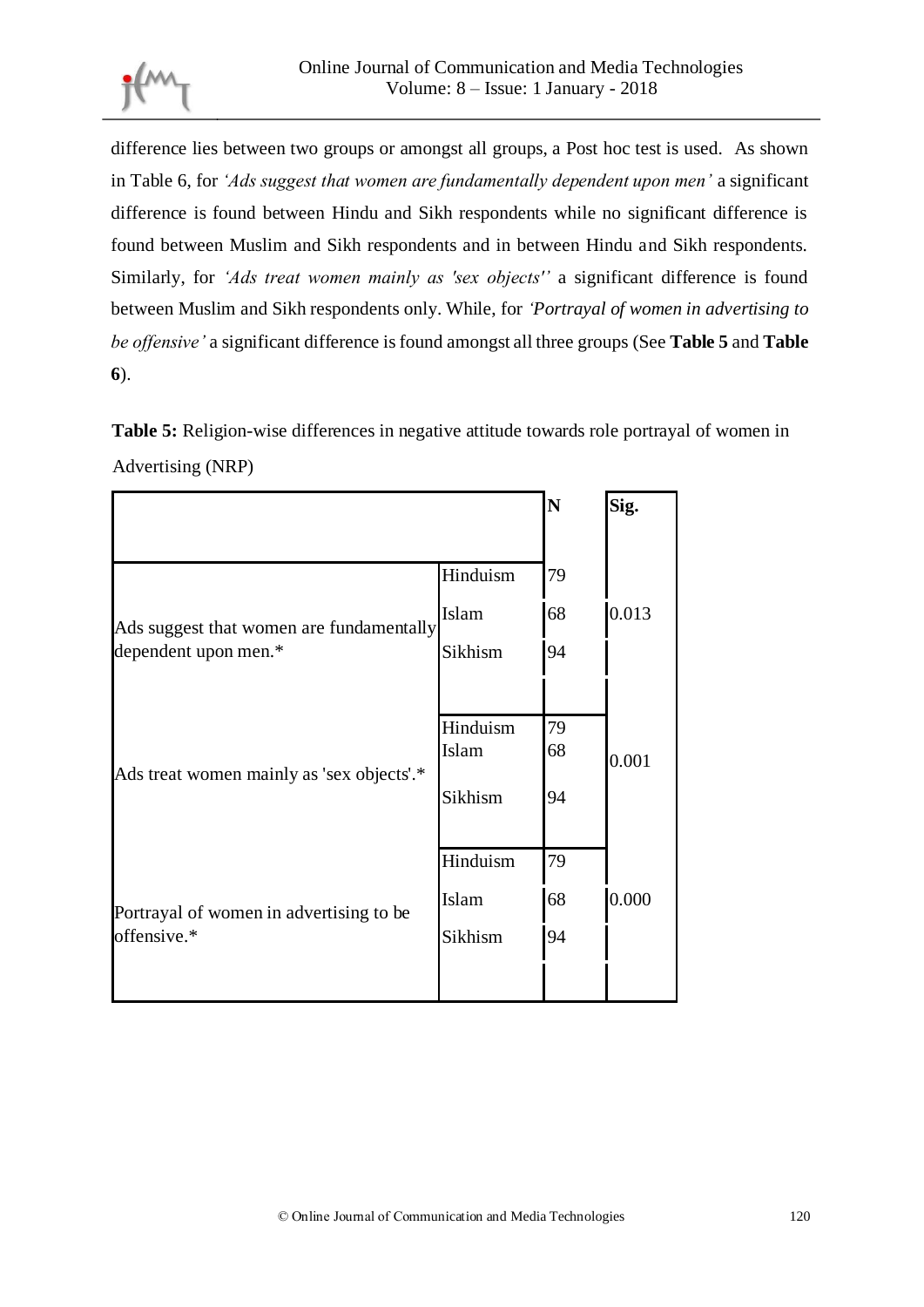

# **Table 6:** Post Hoc Test Multiple Comparisons **Tukey HSD**

| <b>Statements</b>                                     |          | $(I)$ RELIGION $($ J $)$ RELIGION | Sig. |
|-------------------------------------------------------|----------|-----------------------------------|------|
|                                                       |          |                                   |      |
|                                                       | Hinduism | Islam                             | .957 |
|                                                       |          | Sikhism*                          | .011 |
| Ads suggest that women are                            | Islam    | Hinduism                          | .957 |
| fundamentally dependent upon men.                     |          | Sikhism                           | .343 |
|                                                       | Sikhism  | Hinduism*                         | .011 |
|                                                       |          | Islam                             | .343 |
|                                                       | Hinduism | Islam                             | .071 |
|                                                       |          | Sikhism                           | .087 |
| Ads treat women mainly as 'sex objects'.              | Islam    | Hinduism                          | .071 |
|                                                       |          | Sikhism*                          | .002 |
|                                                       | Sikhism  | Hinduism                          | .087 |
|                                                       |          | Islam*                            | .002 |
|                                                       |          | Islam*                            | .036 |
| Portrayal of women in advertising to be<br>offensive. | Hinduism | Sikhism                           | .056 |
|                                                       | Islam    | Hinduism*                         | .036 |
|                                                       |          | Sikhism*                          | .000 |
|                                                       | Sikhism  | Hinduism                          | .056 |
|                                                       |          | Islam*                            | .000 |

\*. The mean difference is significant at the 0.05 level.

Hence, it is cleared from the results that there is a significant difference found amongst attitude of female respondents towards role portrayal of women in advertising on the basis of religion.

## **Discussion**

The results regarding attitude of Indian females point out that role portrayal of women in TV advertisements (1) is not changing for the better, (2) shows women as not sound in making important decisions, (3) does not accurately portray them in advertisements, (4) shows women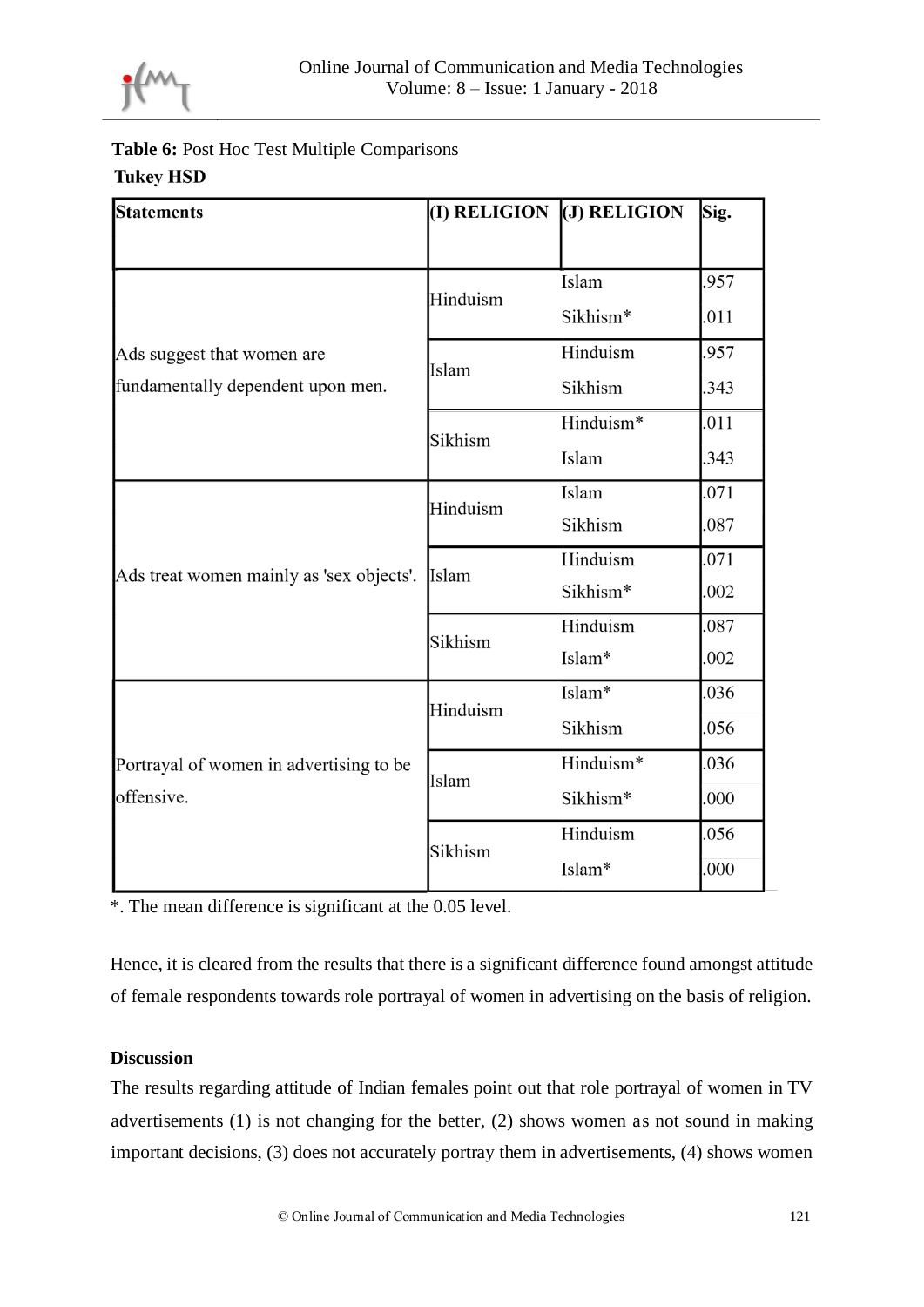

as not dependent upon men, (5) does not show them as sex objects, and (6) to be offensive. Earlier some studies have been done in Indian context to find out the attitude towards role portrayal of women in advertisements (Aruna & Sahni, 2008; Das, 2000, 2011; Jha-Dang & Vohra, 2005; Gupta & Jain, 1998; Munshi, 1998). But no single study is seen by the researchers which discover the differences in attitude towards role portrayal of women on the basis of religion. Das (2011) mentioned in her study about the importance of India on the basis of religion but relating religion with attitude towards role portrayal of women in India is still untouched. So, connecting religion with attitude towards role portrayal of women in advertisements is considered as a pioneering work in Indian scenario. Analysing responses from respondents of three major religions of India, i.e., Hinduism, Islam and Sikhism, it is found that there are significant differences in the attitude of females towards role portrayal of women in advertising.

Among the major findings, four findings are found similar to previous studies. The finding 'portrayal of women in advertisements is not changing for the better' is found aligned with the finding in previous studies (Aruna & Sahni, 2008; Lipovenka, 1988; Roberts & Koggan, 1977; Soley & Reid, 1988) and it contradicts the finding of some previous studies (Lundstrom  $\&$ Sciglimpaglia, 1977; Schneider & Schneider, 1979). A significant difference is found on the basis of religion. Hindu and Muslim respondents (around 61% of total respondents) are agreed with the finding that women's portrayal in advertisements is not changing for the better while Sikh respondents disagreed with the finding. In Post Hoc test, it is found that there is no significant difference in the attitude of Hindu and Muslim respondents while Sikhs are found significantly different.

Another finding 'advertisements suggests women as not sound in making important decisions' is similar to the findings in previous studies (Courtney & Lockeretz, 1971; DeYoung & Crane, 1992; Harker, Harker, & Svensen, 2005; Lazier & Kandrick, 1993). Here respondents from all three religions are agreed with the finding that women in advertisements are shown as not sound in making important decisions. But Sikh respondents' attitude is found significantly different from Hindu and Muslim respondents.

A finding 'advertisements does not accurately portray women in most of their daily activities' is found aligned with the previous findings (Aruna & Sahni, 2008; DeYoung & Crane, 1992;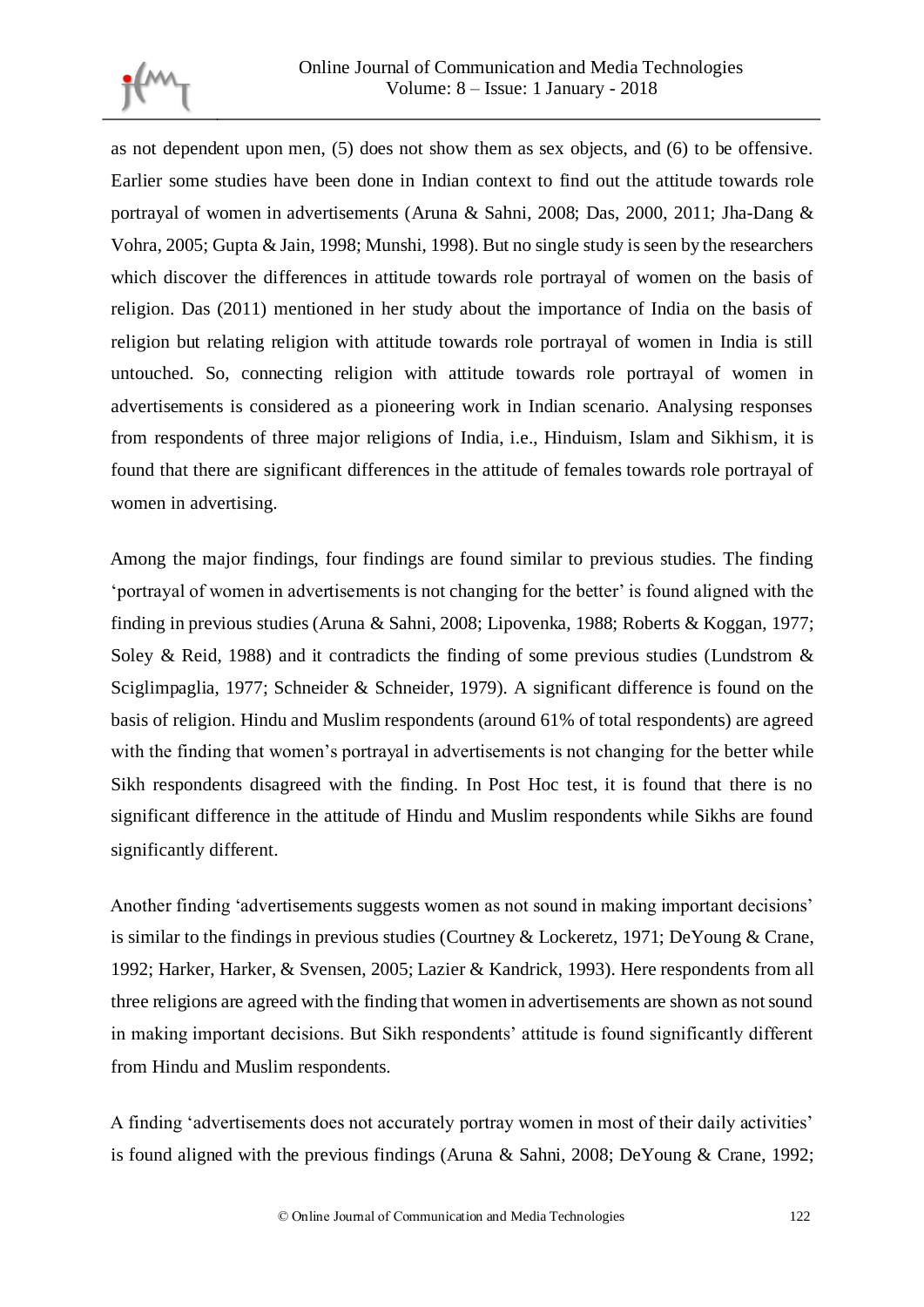

Lundstrom & Sciglimpaglia, 1977; Sciglimpaglia, Lundstrom, & Vanier, 1979) while it is contradicting some findings which stated portrayal of women in advertisements as genuine (Belkaoui & Belkaoui, 1976; Jaffe, 1994; Venkatesan & Losco, 1975).

Respondents from all three religious affiliations are agreed with finding that women are portrayed inaccurately in advertisements. But here Muslim respondents' attitude is found significantly different from Hindu and Sikh respondents.

The finding 'advertisements show women as not dependent upon men' is in favour of study by Aruna and Sahni (2008) which stated that women should be portrayed independent. But it contradicts the findings of previous studies (Courtney & Lockeretz, 1971; DeYoung & Crane, 1992; Ford, LaTour, & Lundstrom, 1997; Furnham, Mak, & Tanidjojo, 2000; Gupta & Jain, 1998). Respondents from all three religions have same attitude that women are portrayed not dependent upon men in advertisements. Hindu and Sikh respondents' attitude is found significantly different.

The finding 'Indian advertisements does not portray women as sex objects' is not in line with the finding of maximum number of studies which acclaimed that advertisements portray women as sex objects (Courtney & Lockeretz, 1971; Ford *et al.*, 1997, 1998; Henthorne & LaTour, 1995; Lazier & Kandrick, 1993; Lipovenka, 1985; Mayne, 2000; Rachoza, 2003; Roberts & Koggan, 1977; Sciglimpaglia *et al.*, 1979; Soley & Kurzbard, 1986; Zimmerman & Dahlberg, 2008). While according to some studies percentage of portrayal of women as sex object in India is less than as in western advertisements (Das, 2000; JhaDang & Vohra, 2005). Portrayal of women as sex object in advertisements is also decreased in Spain (Royo-Vela *et al.*, 2007). In this study Muslim respondents are found significantly different from Hindu and Sikh respondents. Muslim respondents reported that women are portrayed as sex objects in Indian advertisements which oppose the results from Hindu and Sikh respondents who felt women are not portrayed as sex objects in Indian advertisements.

Now the last finding 'portrayal of women in advertising to be offensive' is found aligned with the previous studies (Courtney & Lockeretz, 1971; Ford *et al.*, 1997; LaTour *et al*., 1990; Lipovenka, 1985; Loudon & Delia Bitta, 1988; Lundstrom & Sciglimpaglia, 1977; Roberts & Koggan, 1975; Royo-Vela *et al.*, 2007; Soley & Reid, 1988). Here, Hindu and Muslim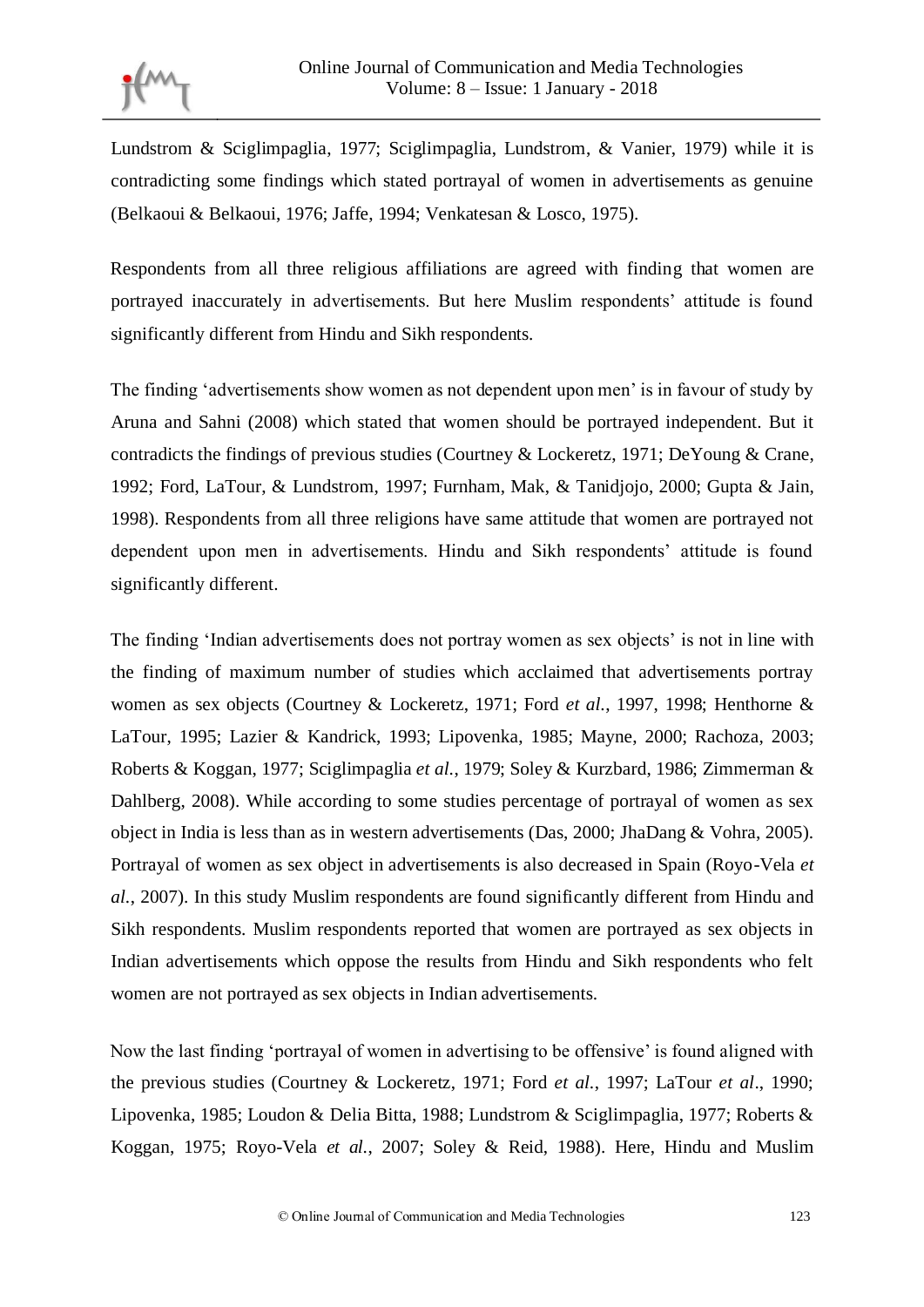respondents are found considering portrayal of women in advertising to be offensive while Sikh respondents did not consider it to be offensive. Muslim respondents are found significantly different from Hindu and Sikh respondents regarding this finding.

## **Conclusions and Implications**

The results indicate that there is a serious concern among the female consumers of India regarding portrayal of their image in advertisements. Females across different religions feel that they have been stereotyped in certain roles by the marketers. A significant difference is found in the attitude of females towards portrayal of women in advertisements across different religions. And the role of religion in shaping the attitude has been discussed in previous studies (Bailey & Sood, 1993; Fam, Waller, & Erdogan, 2004; Waller *et al*, 2005). Hence, the time is ripe for the marketers to reconsider their advertising strategies. There is a pressing need that marketers should align their advertising messages with the recent empowerment of women in Indian society. The marketers should realize that female consumers constitute an important segment and as reported by earlier studies the role of female consumers is growing in family decision making. Hence, it would be dangerous to continue the current trend of advertising. The future belongs to those marketers who adapt their advertising messages according to the changing roles of women in society.

## **Limitations**

The study was of cross-sectional type; hence we could find the significant difference in the attitude of female students affiliated to different religions. Longitudinal studies should be performed to find out the reasons due to which these differences occur. The sample, conveniently selected and representative of the population from which it was drawn, was somewhat small and from two colleges in India. Attitudes of women may vary across India and perhaps research involving a large national sample would offer greater insight into the issue. The use of students sample may also be called as one limitation of our study as students belong to a specific age group and education level so their sample cannot be considered as a representative for entire population.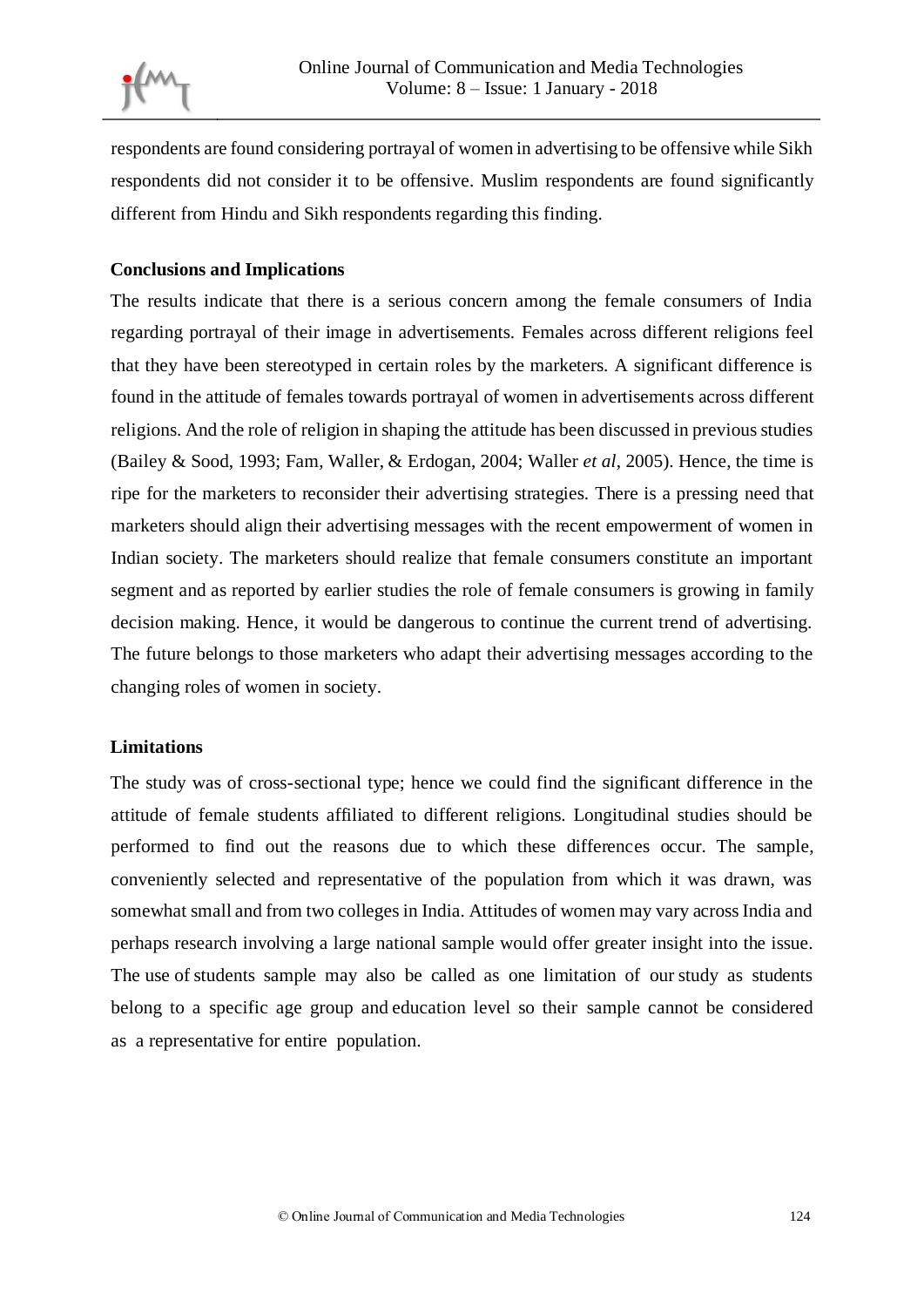#### **References:**

- Aruna, N. K., & Sahni, S. (2008). Perception of adolescents regarding portrayal of women in commercial advertisements on TV. *J. Soc. Sci*, *17*(2), 121-126.
- Bailey, J. M., & Sood, J. (1993). The effects of religious affiliation on consumer behavior: A preliminary investigation. *Journal of Managerial Issues*, 328-352.
- Bartos, R. (1982). *The moving target: What every marketer should know about women*. Free Pr.
- Bauer, R. A., & Greyser, S. A. (1968). Advertising in America, the consumer view.
- Belkaoui, A., & Belkaoui, J. M. (1976). A comparative analysis of the roles portrayed by women in print advertisements: 1958, 1970, 1972. *Journal of Marketing Research*, 168-172.
- Boush, D. M., Friestad, M., & Rose, G. M. (1994). Adolescent skepticism toward TV advertising and knowledge of advertiser tactics. *Journal of consumer research*, 165175.
- Courtney, A. E., & Lockeretz, S. W. (1971). A woman's place: An analysis of the roles portrayed by women in magazine advertisements. *Journal of Marketing Research*, 92- 95.
- D'Amico, M. F., & Hummel, J. W. (1980). Sex Role Portrayals in Television Commercials: 1971, 1976, 1980. *1980 Southern Marketing Association Proceedings*, 396-399.
- Das, M. (2011). Gender role portrayals in Indian television ads. *Sex Roles*, *64*(3-4), 208-222.
- Das, M. (2000). Men and women in Indian magazine advertisements: A preliminary report. *Sex roles*, *43*(9-10), 699-717.
- DeYoung, S., & Crane, F. G. (1992). Females' attitudes toward the portrayal of women in advertising: A Canadian Study. *International Journal of Advertising*, *11*(3), 249-255.
- Digout, J., & Tayeh, M. (2015). Consumer's perception of female nudity in advertisements. *EuroMed Journal of Management*, *1*(1), 40-56.
- Dominick, J. R., & Rauch, G. E. (1972). The image of women in network TV commercials. *Journal of Broadcasting & Electronic Media*, *16*(3), 259-265.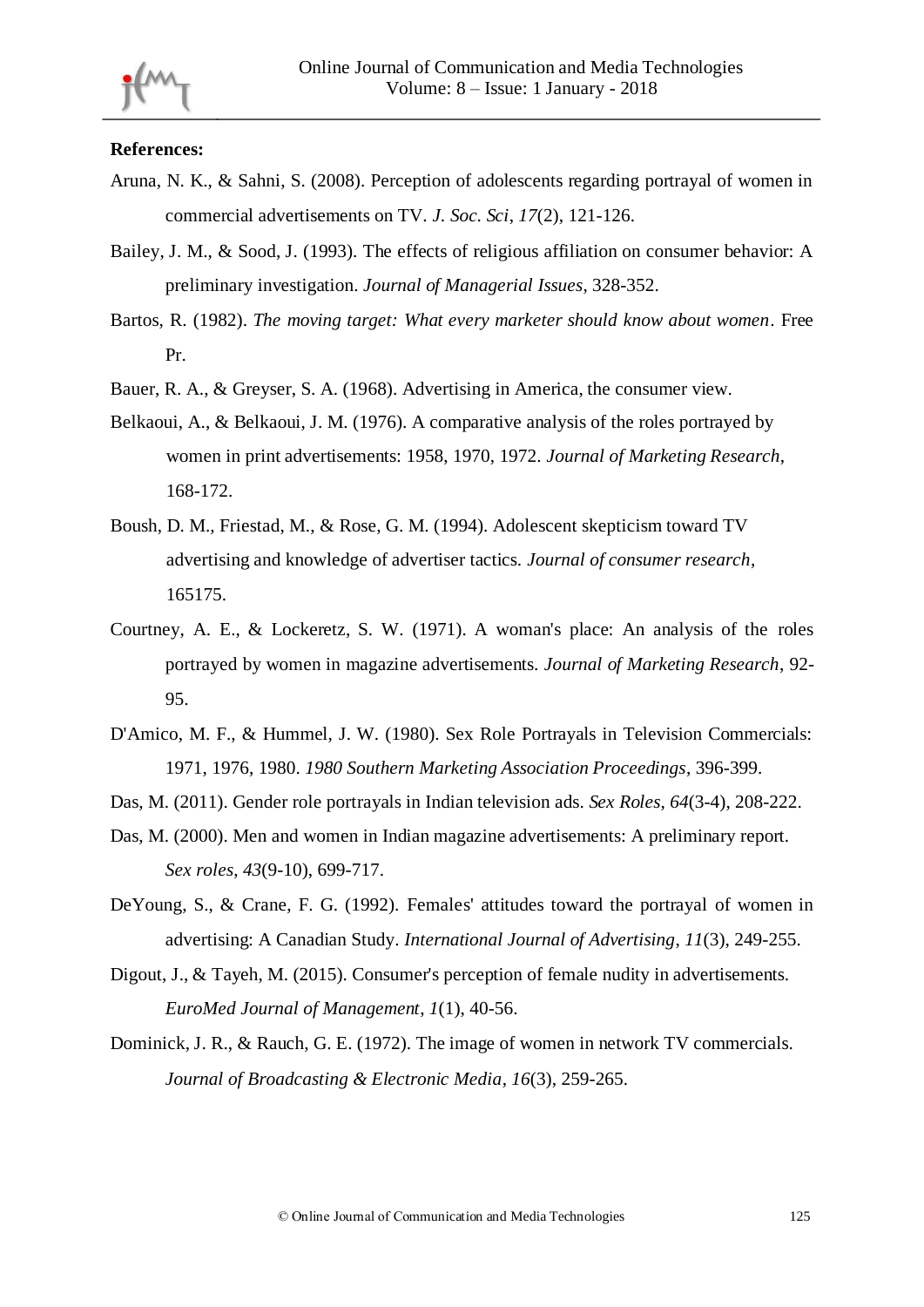- Fam, K. S., Waller, D. S., & Erdogan, B. Z. (2004). The influence of religion on attitudes towards the advertising of controversial products. *European Journal of Marketing*, *38*(5-6), 537-555.
- Ferrante, C. L., Haynes, A. M., & Kingsley, S. M. (1988). Image of women in television advertising. *Journal of Broadcasting & Electronic Media*, *32*(2), 231-237.
- Ford, J. B., & La Tour, M. S. (1993). Differing reactions to female role portrayals in advertising. *Journal of Advertising Research*, *33*, 43-43.
- Ford, J. B., Voli, P. K., Honeycutt Jr, E. D., & Casey, S. L. (1998). Gender role portrayals in Japanese advertising: A magazine content analysis. *Journal of Advertising*, *27*(1), 113124.
- Furnham, A., Mak, T., & Tanidjojo, L. (2000). An Asian perspective on the portrayal of men and women in television advertisements: Studies from Hong Kong and Indonesian television. *Journal of Applied Social Psychology*, *30*(11), 2341-2364.
- Gupta, A. K., & Jain, N. (1998). Gender, mass media and social change: a case study of TV commercials. *Media Asia*, *25*(1), 33.
- Hair Jr, J. H., Anderson, R. E., Tatham, R. L., & William, C. Black,(1998), Multivariate Data Analysis, 5th Editions.
- Jaffe, L. J. (1994). The unique predictive ability of sex-role identity in explaining women's response to advertising. *Psychology & Marketing*.
- Jha-Dang, P., & Vohra, N. (2005). Role portrayals of men and women in Indian television advertising.
- Kaiser, H. F. (1974). An index of factorial simplicity. *Psychometrika*, *39*(1), 31-36.
- Kerin, R. A., Lundstrom, W. J., & Sciglimpaglia, D. (1979). Women in advertisements: retrospect and prospect. *Journal of Advertising*, *8*(3), 37-42.
- LaTour, M. S. (1990). Female nudity in print advertising: An analysis of gender differences in arousal and ad response. *Psychology & Marketing*, *7*(1), 65-81.
- LaTour, M. S., Pitts, R. E., & Snook-Luther, D. C. (1990). Female nudity, arousal, and ad response: An experimental investigation. *Journal of Advertising*, *19*(4), 51-62.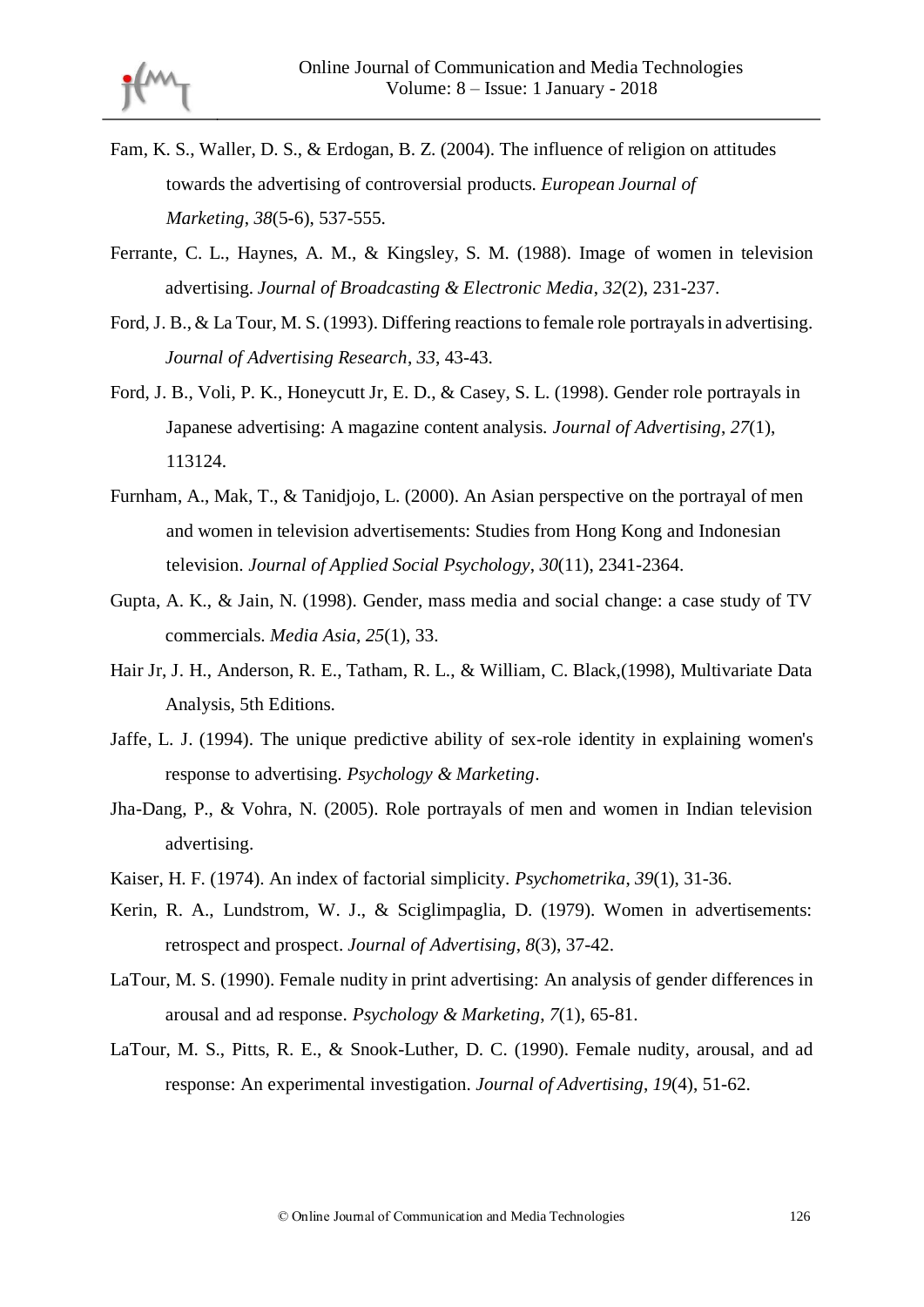- Leigh, Thomas W., Rethans, Arno J. & Reichenbach Whitney, Tamatha (1987) Role portrayals of women in advertising: Cognitive responses and advertising effectiveness. *Journal of Advertising Research,* Oct/Nov, 54-63.
- Lin, C. L. (2008). Sexual issues: The analysis of female role portrayal preferences in Taiwanese print ads. *Journal of business ethics*, *83*(3), 409-418.
- Lipovenka, D. (1985). Study discovers advertisers failing to eliminate sexism. Globe and Mail, June 5.
- Loudon, D. Y., & Bitta, D. Albert J.(1988). Consumer Behavior: Concepts and Applications.
- Lundstrom, W. J., & Sciglimpaglia, D. (1977). Sex role portrayals in advertising. *The Journal of Marketing*, 72-79.
- Lysonski, S. (1983). Female and male portrayals in magazine advertisements-a reexamination. *Akron Business and Economic Review*, *14*(2), 45-50.
- Mays, A. E., & Brady, D. L. (1990). Women's changing role portrayals in magazine advertisements: 1955 to 1985. *Millersville State University Series, working paper*.
- Michell, P. C., & Al-Mossawi, M. (1995). The mediating effect of religiosity on advertising effectiveness. *Journal of Marketing Communications*, *1*(3), 151-162.
- Munshi, S. (1998). Wife/mother/daughter-in-law: Multiple avatars of homemaker in 1990s Indian advertising. *Media, Culture & Society*, *20*(4), 573-591.
- Rachoza, J. (2003). The Power of the Gaze: The Stereotypical Image of Women in Advertisements.
- Roberts, M. L., & Koggan, P. B. (1975). How Should Women be Portrayed in Advertisements?—A Call for Research. *Advances in Consumer Research*, *6*, 66-72.
- Rossi, S. R., & Rossi, J. S. (1985). Gender differences in the perception of women in magazine advertising. *Sex Roles*, *12*(9-10), 1033-1039.
- Royo-Vela, M., Aldás-Manzano, J., Küster-Boluda, I., & Vila-Lopez, N. (2007). Gender role portrayals and sexism in Spanish magazines. *Equal Opportunities International*, *26*(7), 633-652.
- Schneider, K. C., & Schneider, S. B. (1979). Trends in sex roles in television commercials. *The Journal of Marketing*, 79-84.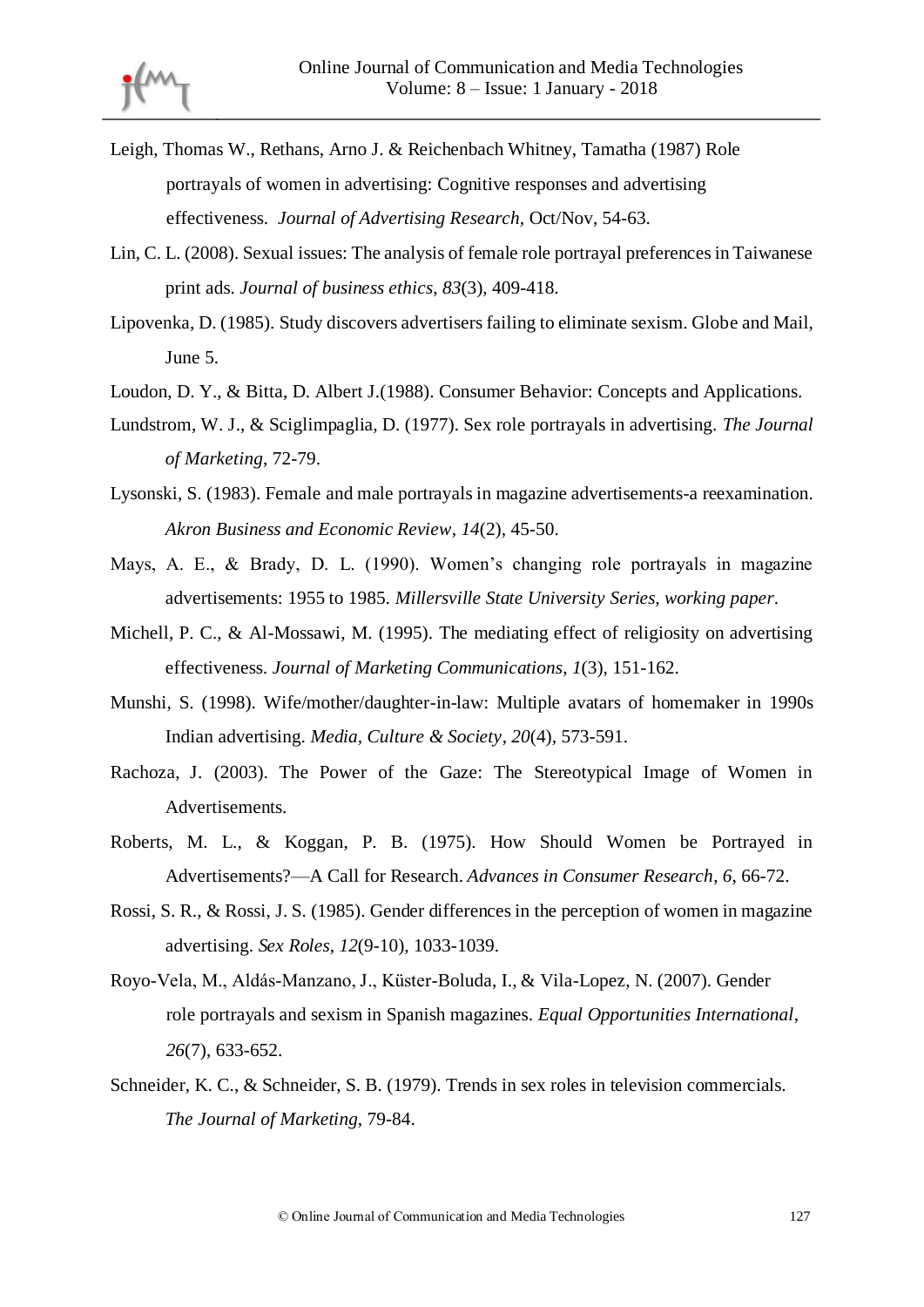

- Sciglimpaglia, D., Lundstrom, W. J., & Vanier, D. J. (1979). Women's feminine role orientation and their attitudes toward sex role portrayals in advertising.*Current Issues and Research in Advertising*, *2*(1), 163-175.
- Sexton, D. E., & Haberman, P. (1974). Women in magazine advertisements. *Journal of Advertising Research*.
- Shavitt, S., Lowrey, P., & Haefner, J. (1998). Public attitudes toward advertising: More favorable than you might think. *Journal of advertising research*, *38*(4), 7-22.
- Soley, L., & Kurzbard, G. (1986). Sex in advertising: A comparison of 1964 and 1984 magazine advertisements. *Journal of Advertising*, *15*(3), 46-64.
- Soley, L. C., & Reid, L. N. (1988). Advertising article productivity updated. *Journalism & Mass Communication Quarterly*, *65*(1), 157-164.
- Srivastava, R. K. (2010). Effectiveness of global advertisement on culture of India: an emerging market. *International Journal of Emerging Markets*, *5*(1), 102-113.
- Venkatesh, A. (1980). Changing roles of women-a life-style analysis. *Journal of Consumer Research*, 189-197.
- Venkatesan, M., & Losco, J. (1975). Women in magazine ads: 1959-1971.*Journal of Advertising Research*.
- Wagner, L. C., & Banos, J. B. (1973). A woman's place: A follow-up analysis of the roles portrayed by wommen in magazine advertisements. *JMR, Journal of Marketing Research (pre-1986)*, *10*(000002), 213.
- Waller, D. S., Fam, K. S., & Zafer Erdogan, B. (2005). Advertising of controversial products: a cross-cultural study. *Journal of Consumer Marketing*, *22*(1), 6-13.
- Wang, C., Zhang, P., Choi, R., & D'Eredita, M. (2002). Understanding consumers attitude toward advertising. *AMCIS 2002 Proceedings*, 158.
- Weiss, E. B. (1972). New Life Styles of 1975-1980 Will Throw Switch on Admen. *Advertising Age*, *43*.
- Whipple, T. W., & Courtney, A. E. (1985). Female role portrayals in advertising and communication effectiveness: A review. *Journal of Advertising*, *14*(3), 4-17.
- Wolin, L. D. (2003). Gender issues in advertising—An oversight synthesis of research: 1970– 2002. *Journal of advertising research*, *43*(01), 111-129.